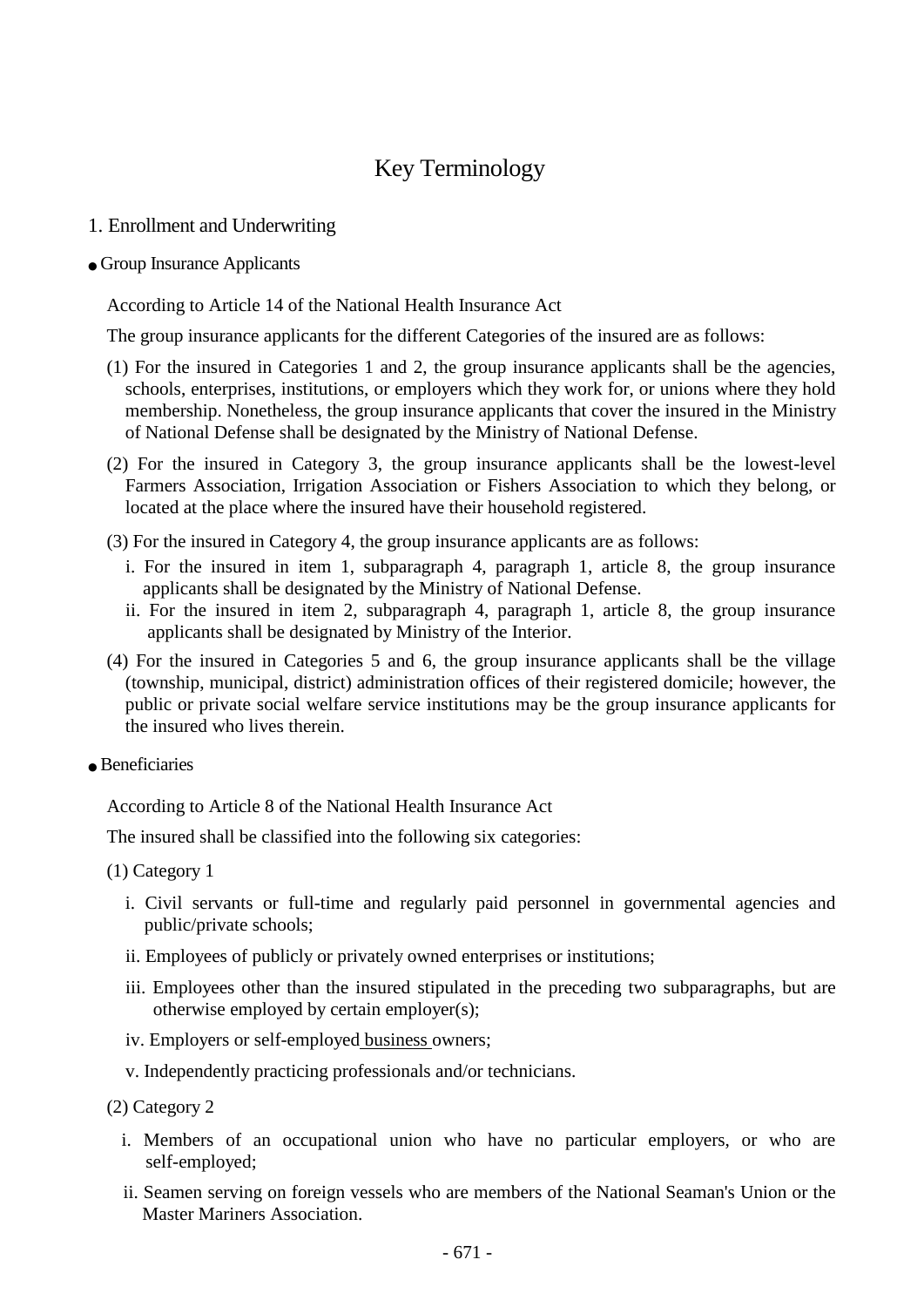(3) Category 3

- i. Members of the Farmers Association or the Irrigation Association, or workers over the age of fifteen who are actually engaged in agricultural activities;
- ii. Class A members of the Fishers Association who are either self-employed or have no particular employers, or workers over the age of fifteen who are actually engaged in fishery activities.

(4) Category 4

- i. Military servicemen whose compulsory service terms are over two months, or who are summoned to serve in the military for more than two months; military school students who receive grants from the government; military servicemen's dependents who lost their support recognized by the Ministry of National Defense; and military families who are receiving pensions due to the death of a decedent;
- ii. Men of enlistment age for service in the military who are currently in military-substitute service.

(5) Category 5

Members of a low-income household as defined by Social Support Law.

(6) Category 6

- i. Veterans and household representatives of survivors of veterans;
- ii. Representatives or heads of household other than the insured or their dependents stipulated in subparagraphs 1 to 5 and the preceding item of this subparagraph.

According to Article 9 of the National Health Insurance Act:

The dependents of the insured in Categories 1 to 3, and 6 are stipulated as follows:

- (1) The insured's spouse who is not employed.
- (2) The insured's lineal blood ascendants who are not employed.
- (3) The insured's lineal blood descendants within second degree of relationship who are either under the age of twenty and not employed, or are over the age of twenty but incapable of supporting themselves financially, including those who are in school and not employed.
- Payroll-related premium Base

According to Article 21 of the National Health Insurance Act:

The insured payroll-related amount for the insured in Categories 1 to 3 shall be subject to a grading table drafted by the Competent Authority and be reported to the Executive Yuan for approval.

The minimum insured payroll-related amount in the said Grading Table shall be equal to the base salary promulgated by the central competent authority in charge of labor affairs. Upon adjustment of the base salary, such minimum shall be adjusted accordingly.

The insured payroll-related amount in the top level of the Grading Table of the insured pay-roll related amount must be fivefold higher than the amount in the bottom level, and the said Grading Table must be revised within one month after basic salary is adjusted. In case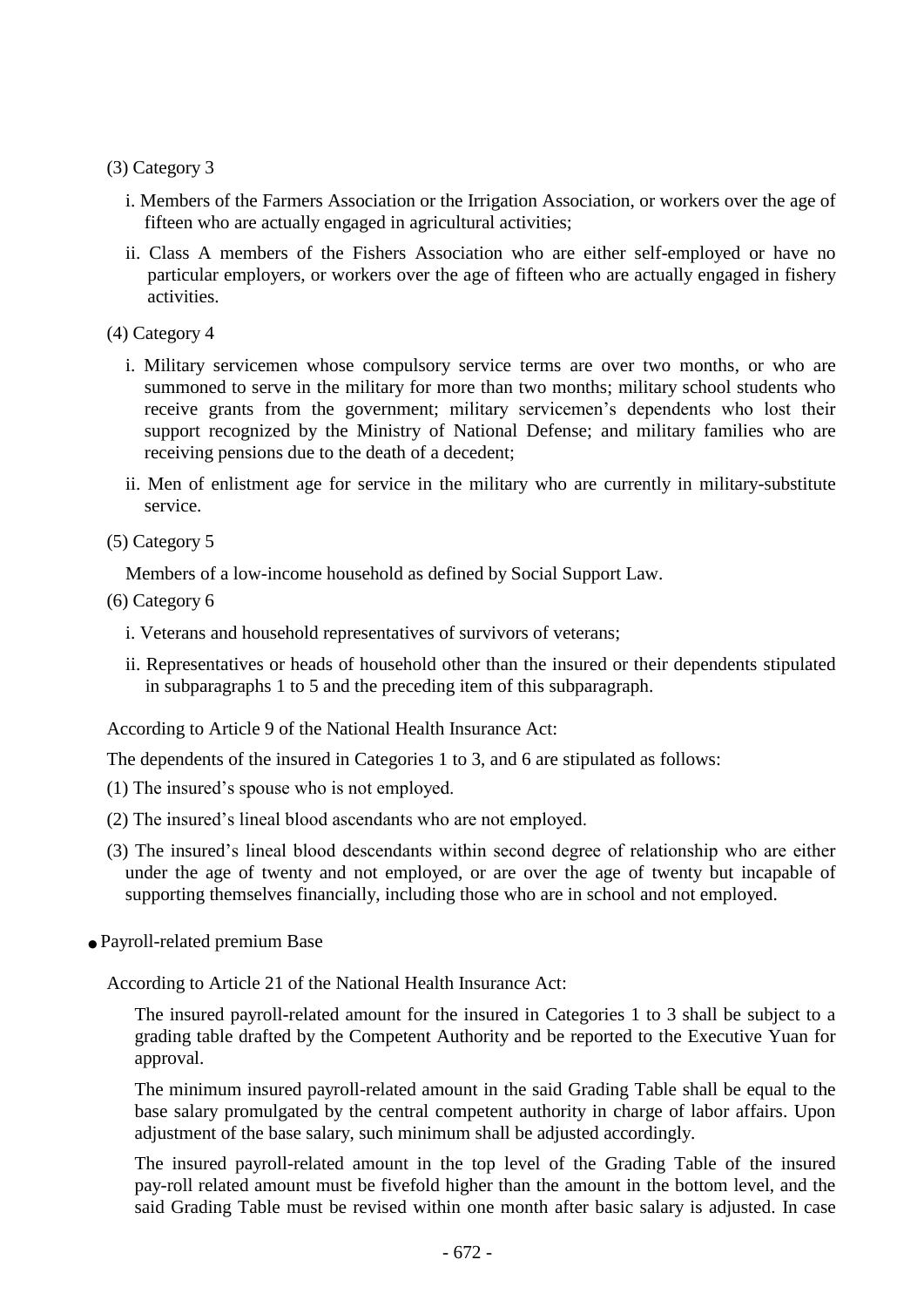that the number of the insured applicable to the highest level of insured payroll-related amount exceeds three percent of the total number of the insured for twelve consecutive months, the Competent Authority shall readjust the Grading Table of the insured payroll-related amount to advance to another higher level effective from the following month.

According to Article 22 of the National Health Insurance Act:

The insured payroll-related amount for the insured in Categories 1 and 2 is determined on the following basis:

(1) Employees: payroll;

(2) Employers and self-employed: business income;

(3) Independently practicing professionals and technicians: income from professional practice.

If the insured, as stipulated in Categories 1 and 2, has no stable income, the insured shall select the proper insured payroll-related amount from the Grading Table of the insured payroll-related amount, and the said insured payroll-related amount shall be examined by the Insurer, who may make an adjustment at his/her own discretion if the insured payroll-related amount is found to be inadequate.

According to Article 23 of the National Health Insurance Act:

The insured payroll-related amount applicable to the insured in Category 3 shall be the average amount for those specified under items 2 and 3 of subparagraph 1, and subparagraph 2 of paragraph 1, Article 8; the Insurer may adjust the level of the insured payroll-related amount according to the financial viability of the insured and their dependents.

According to Article 25 of the National Health Insurance Act:

The premium of the insured in Categories 4 and 5 shall be calculated according to the average actuarial premium based on the total number of beneficiaries.

According to Article 26 of the National Health Insurance Act:

The premium of the beneficiaries in Category 6 shall be the average premium of all beneficiaries according to the actuarial results.

The premium of the dependents shall be paid by the insured. Where the number of dependents exceeds 3, the payment shall be calculated on the basis of only three dependents.

● Average Payroll-related Premium Base

The average payroll-related premium base for the insured is calculated as follows:

 $\overline{a}$  $\ddot{ }$ Total of (amount for different types of premium base  $\times$  number of insured under each category)

Number of insured

● NHI Premium Contribution Proportions

Beneficiaries under the National Health Insurance program are divided into six categories, and the premium contribution rates to be borne or subsidized by the insured, the group insurance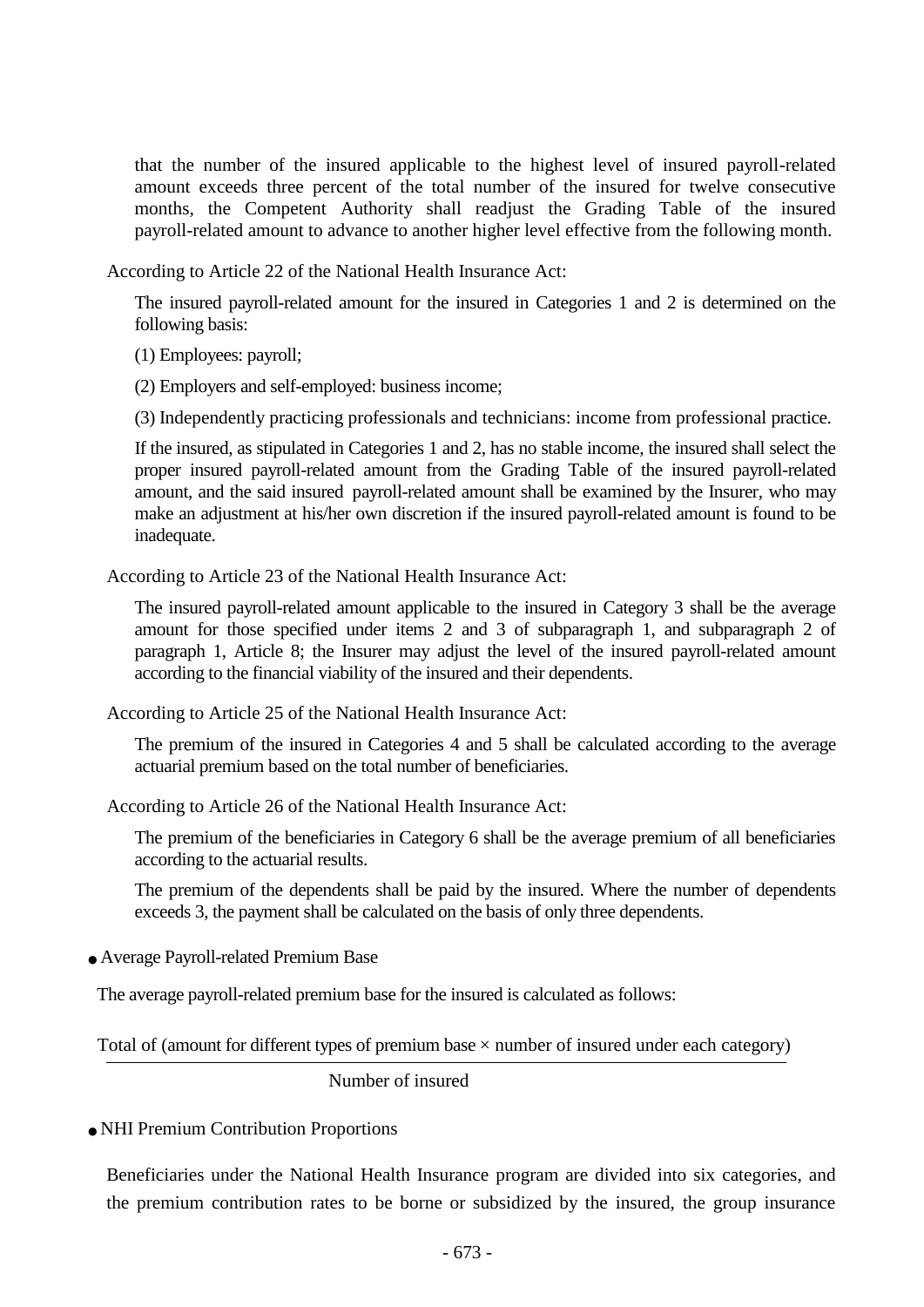applicant, and the government vary depending on the category of beneficiaries (see table below).

| Category of Beneficiaries |                                                                                                                                           |                                  | Percentage (%)   |                                  |            |
|---------------------------|-------------------------------------------------------------------------------------------------------------------------------------------|----------------------------------|------------------|----------------------------------|------------|
|                           |                                                                                                                                           |                                  | The<br>Insured   | Group<br>Insurance<br>Applicants | Government |
| Category 1                | Civil Servants,<br>Voluntary Military Personnel,<br><b>Government Employees</b>                                                           | The Insured<br>and<br>Dependents | 30               | 70                               | $\Omega$   |
|                           | Private School Faculty and Staff                                                                                                          | The Insured<br>and<br>Dependents | 30               | 35                               | 35         |
|                           | <b>Employees with Certain</b><br>Employer(s) in Public or Private<br><b>Enterprises or Institutions</b>                                   | The Insured<br>and<br>Dependents | 30               | 60                               | 10         |
|                           | Employers, Self-employed<br><b>Business Owners, Independently</b><br>Practicing Professionals and<br>Technicians                          | The Insured<br>and<br>Dependents | 100              | $\Omega$                         | $\Omega$   |
| Category 2                | <b>Occupational Union Members</b><br>Without Specific Employers,<br>Alien Seamen                                                          | The Insured<br>and<br>Dependents | 60               | $\Omega$                         | 40         |
| Category 3                | Farmers, Fishermen, and Members<br>of Irrigation Associations                                                                             | The Insured<br>and<br>Dependents | 30               | $\Omega$                         | 70         |
| Category 4                | Conscription Draftees,<br>Military School Students,<br>Bereaved Dependent(s) of<br>Deceased Serviceman,<br>Substitute Civilian Serviceman | The Insured                      | $\mathbf{0}$     | $\mathbf{0}$                     | 100        |
| Category 5                | Low-income Households                                                                                                                     | The Insured                      | $\boldsymbol{0}$ | $\Omega$                         | 100        |
| Category 6                | Veterans,<br>Household Representatives of<br><b>Survivors of Veterans</b>                                                                 | The Insured                      | $\boldsymbol{0}$ | $\overline{0}$                   | 100        |
|                           |                                                                                                                                           | Dependents                       | 30               | $\mathbf{0}$                     | 70         |
|                           | Other District-level Residents                                                                                                            | The Insured<br>and<br>Dependents | 60               | $\Omega$                         | 40         |

National Health Insurance charges different levels of premium based on insured payroll-related amount, premium rate, and contribution or subsidy percentage. The formulae are shown below.

- (1) Contribution from the insured and dependents:
	- i. The insured and dependents in Categories 1 to 3:

Insured payroll-related amount  $\times$  Premium rate  $\times$  Contribution rate  $\times$  (1 + Number of dependents)

ii. Veteran's surviving dependents in Item 1 of Category 6: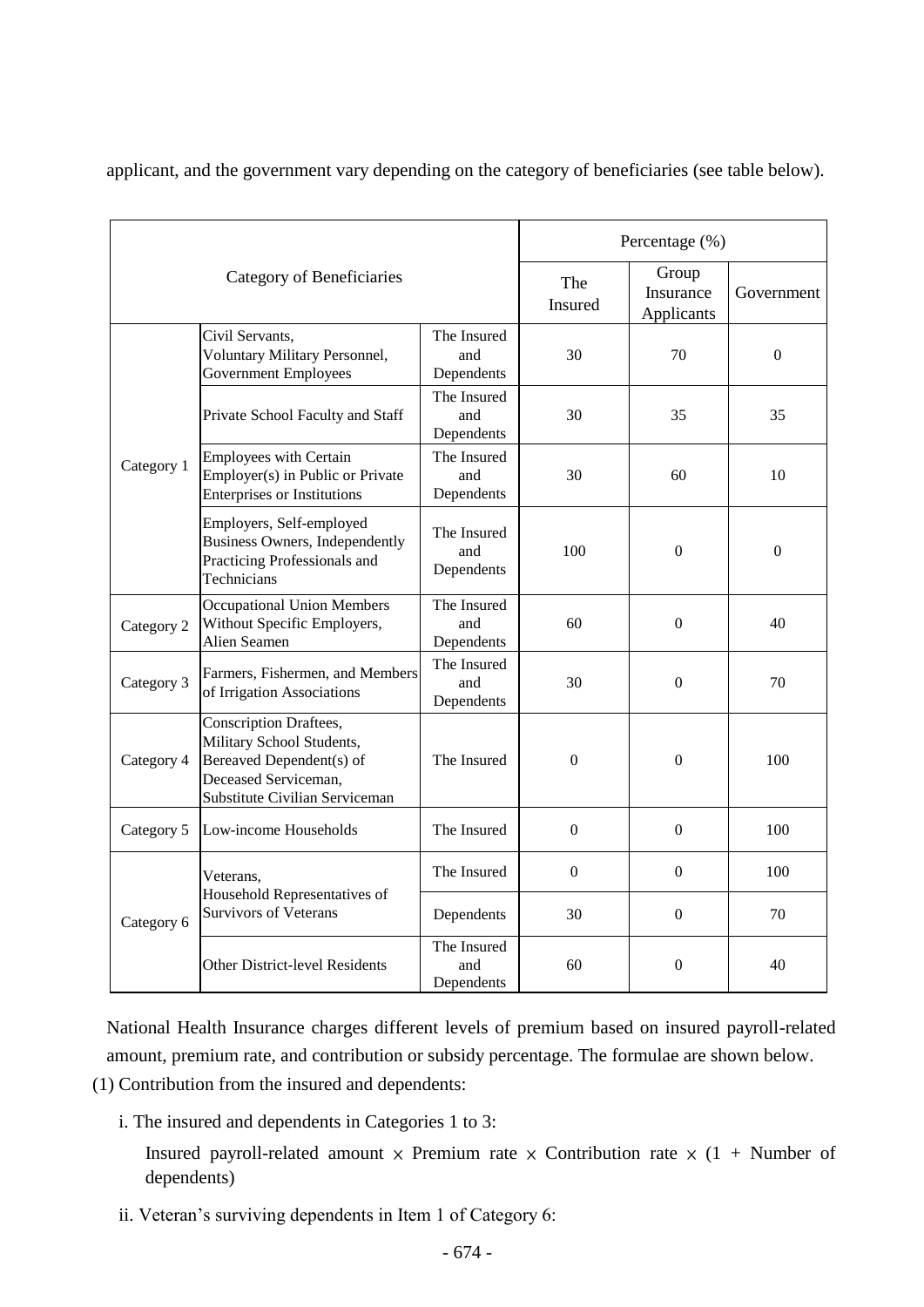Average premium  $\times$  Contribution rate  $\times$  Number of dependents

iii. District-level residents in Item 2 of Category 6:

Average premium  $\times$  Contribution rate  $\times$  (1 + Number of dependents)

(2) Contribution from group insurance applicants:

Insured payroll-related amount  $\times$  Premium rate  $\times$  Contribution rate  $\times$  (1 + Average number of dependents)

- (3) Contribution from government subsidies:
	- i. The beneficiaries in Categories 1 to 3:

Insured payroll-related amount  $\times$  Premium rate  $\times$  Contribution rate  $\times$  (1 + Average number of dependents)

ii. The insured in Categories 4 and 5:

Average Premium  $\times$  Contribution rate  $\times$  Actual number of the insured

iii. The beneficiaries in Category 6:

Average Premium  $\times$  Contribution rate  $\times$  (1 + Number of dependents)

When the number of dependents exceeds 3, the payment shall be calculated on the basis of only three dependents. The number of dependents in Categories 1 to 3 shall be the average number of the dependents that the insured in Category 1 to 3 actually have. The current average number of dependents is 0.7 people (adjusted in January 2007).

- **2.** Financial Status
- Premium Receivable

This is the amount of premium that is receivable each month (year).

• Premium Collected

This is the premium that is received with receipt each month (year).

● Collection Rate

Premium Collected x100 % Premium Receivable

● Statutory Government Subsidies

This indicates premium paid by various levels of government according to Article 27 of the National Health Insurance Act.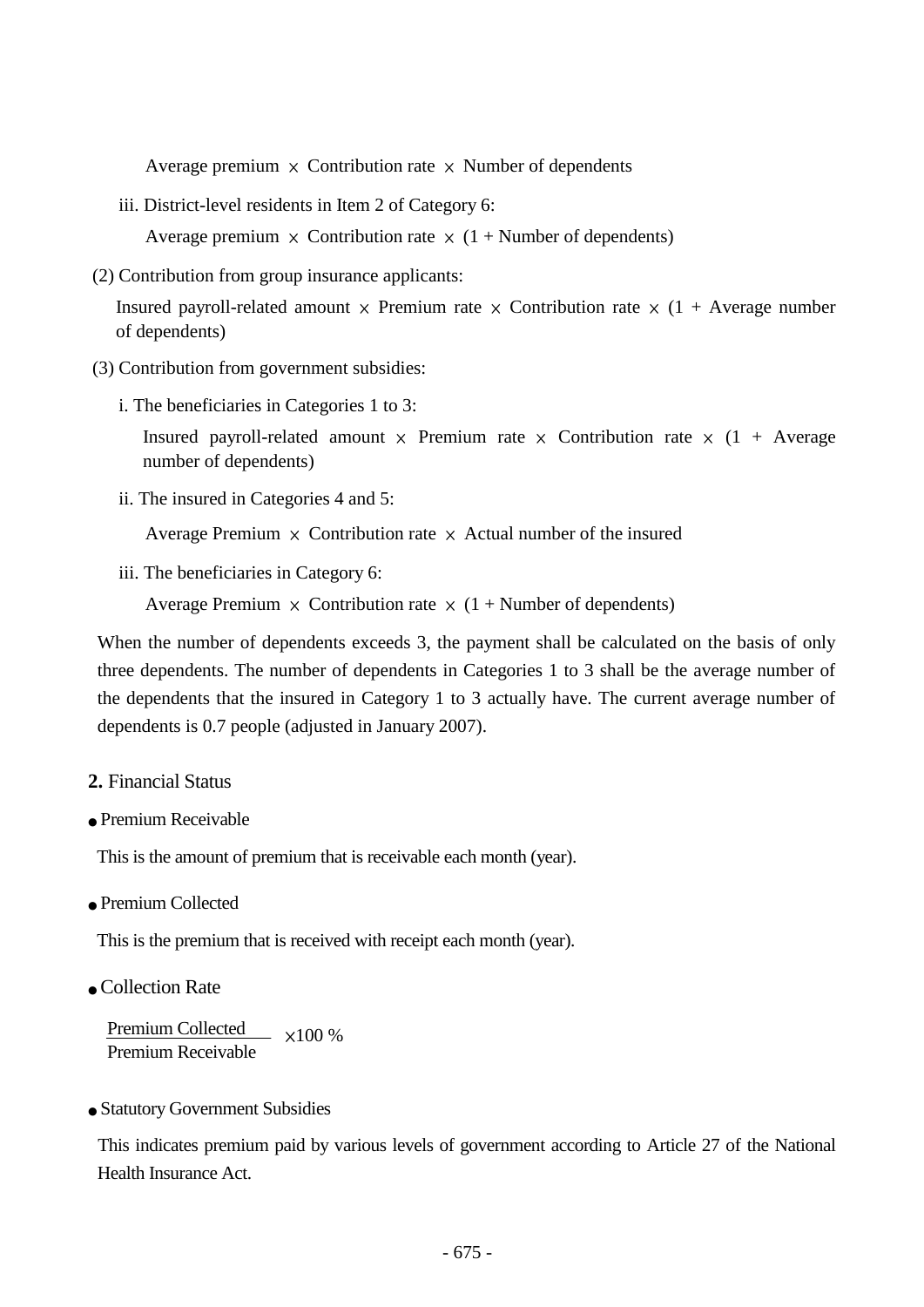● Non-statutory Subsidies(Government subsidies to specific targets)

This indicates the separately-budgeted government subsidies for premium payments which were originally payable by the insured or the group insurance applicants pursuant to the National Health Insurance Act.

● Income from Medical Service Provision

This is the subsidy given from government authority to the Bureau of National Health Insurance, Department of Health for providing medical service. The medical service provided by the Bureau of National Health Insurance are: self-paid medical expenses for veterans, household representatives of survivors of veterans; self-paid medical expenses for low-income citizens, patients with tuberculosis; and self-paid medical expenses for treatments; ward fees and diagnostics fees for patients with open tuberculosis and those patients who live in remote areas with open tuberculosis; fees for staying in a recovery home; hospital fees for low-income patients; treatment fees for a reportable infectious disease; treatment fees and hospital fees for occupational injury and disease; prevention and checkup of occupational injury and disease.

●Delinquency Charges

Delinquency charges shall be calculated as 0.1% of the amount to be paid for every one day delayed for the insured unit and the insured. However, the maximum delinquency charge is capped at 15%; small delinquency charges under a certain amount, as determined by the competent authority, do not have to be paid.

● Collection Rate of Delinquency Charges by Number

```
● Collection Rate of Delinquency Charges
                                               - \times 100 \%Number of Delinquency Charges Collected
       Number of Delinquency Charges
Delinquency Charges Collected
Delinquency Charge Receivables
                                  \sim \times 100\%
```
#### ●Reserve Fund

According to Article 63 of the National Health Insurance Act

In order to balance insurance finances, this Insurance shall set aside a reserve fund from the following sources:

- (1) Proportion stipulated by the Competent Authority within 5 percent of the total premium revenues of each fiscal year;
- (2) Surplus from each fiscal year;
- (3) Premium overdue charges;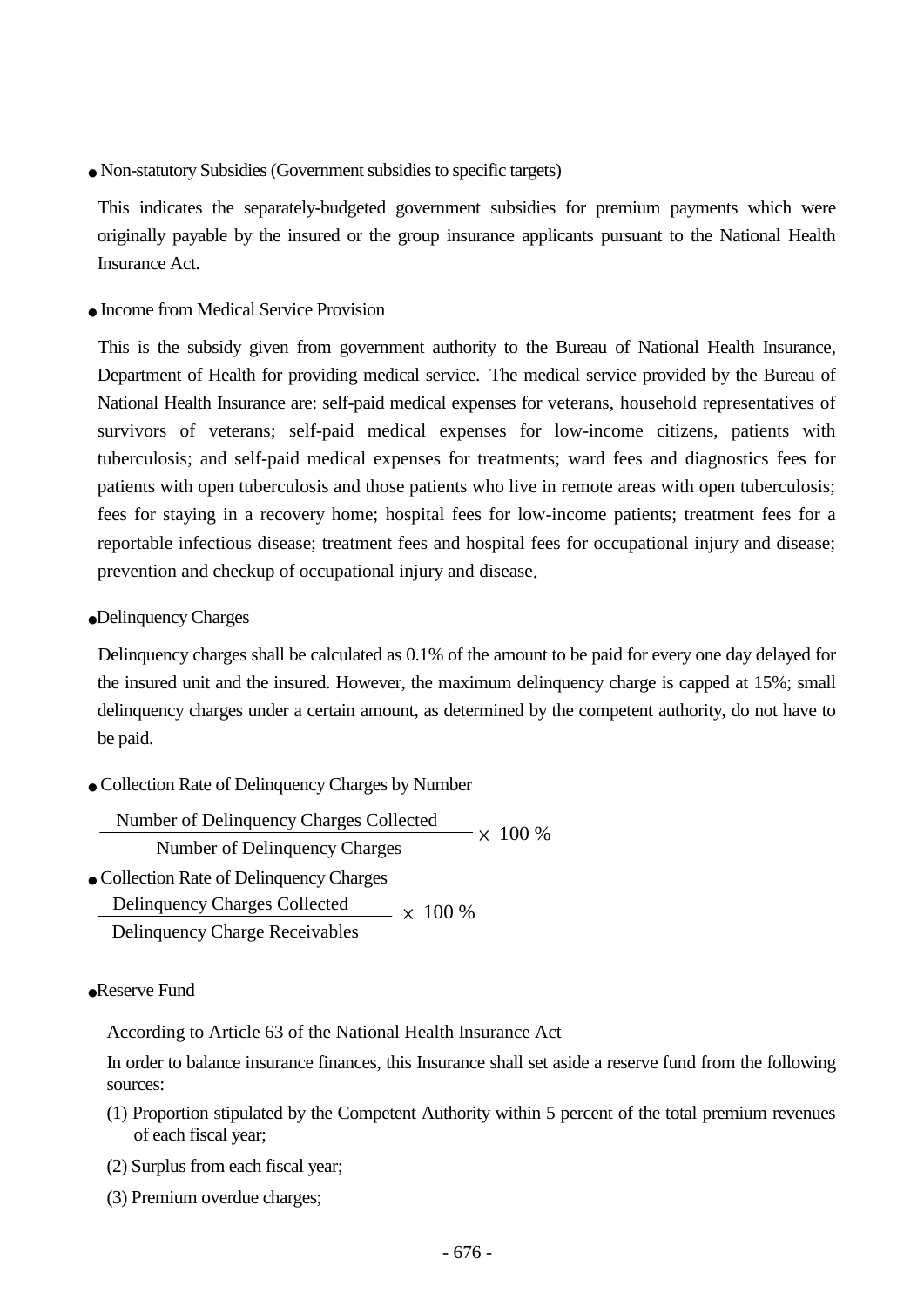(4) Profits generated from the management of the reserve fund.

Any deficiency in the balance of insurance revenue and expenditures of each fiscal year shall first be recovered by the reserve fund.

● Added Social Health Insurance Contributions for Alcohol and Tobacco

According to Article 64 of the National Health Insurance Act:

The government may impose the social health and welfare surcharge on tobacco and alcoholic products and deposit a proportion of the surcharge collected therefrom in the reserve fund.

Notwithstanding the relevant provisions of the Act Governing the Allocation of Government Revenues and Expenditures, the implementation regulations for setting aside a proportion of the social health and welfare surcharge as the reserve fund shall be jointly promulgated by the Competent Authority and the central competent authority in charge of finance.

● Social Welfare Lottery Income

According to Article 65 of the National Health Insurance Act

The government shall set aside a certain proportion of returns from social welfare lottery as the reserve fund.

The implementation regulation for the preceding paragraph shall be jointly established by the Competent Authority and the central competent authority in charge of finance and shall not be subject to the limitations of the relevant provisions of the Government Fiscal Revenues and Expenditures Allocation Law.

● Medical Expenditures

Medical benefit payments and costs incurred from types of insurance under the National Health Insurance Act.

● Insurance Cost

Insurance payments (medical expenses), interest fees, all types of lodge payments (delinquent accounts, etc), the loss brought by the trading of bills incurred from the NHI's insurance administration.

● Advances on Medical Expenses

This refers to the advances that are used to pay for medical expenses when the insurance income is not enough to pay for medical expenses.

- 3. Contracting and Management of Medical Care Institutions
- Hospital by Contracted Category.
	- Academic Medical Centers

This includes the medical center, those centers that are evaluated as outstanding in the "New System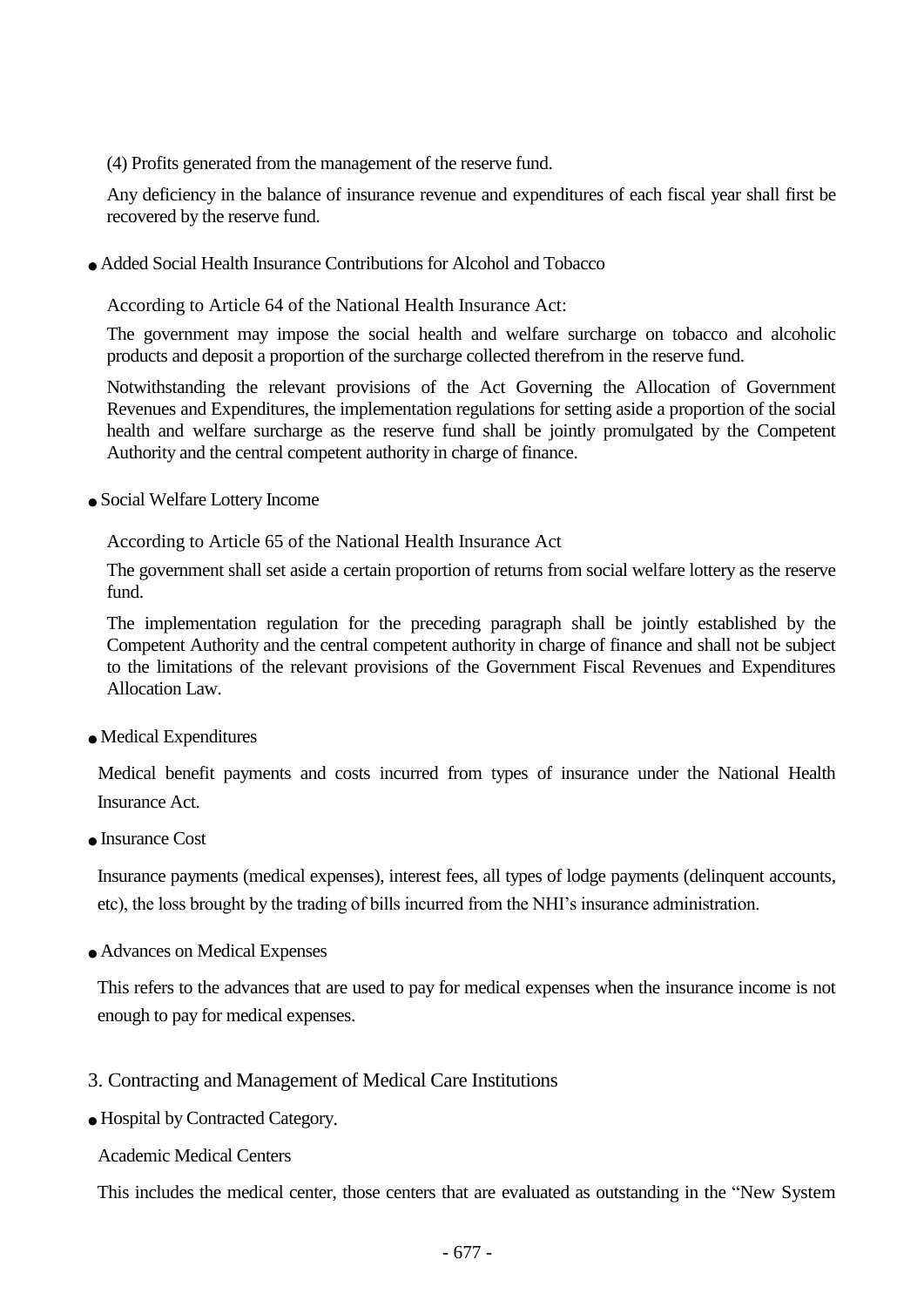Hospital Accreditation Scheme", and those evaluated as excellent in the "New Teaching Hospital Accreditation" (a hospital that is within the maximum number of applicants when applying for the "payment for hospital centers" under the annual accreditation scheme).

## Metropolitan Hospitals

These include metropolitan hospitals and those hospitals rated as outstanding, excellent, or qualified in the "New System Hospital Accreditation Scheme" (hospital that is within the maximum number of applicants when applying for the "payment for hospital centers" under the annual accreditation scheme); those hospitals that are rated as excellent and qualified in the "New Psychiatric Hospital Accreditation", and as qualified in both "New Psychiatric Hospital Accreditation" and "New Hospital Accreditation of Psychiatry".

## Local Community Hospitals

These include local community hospitals under the accreditation scheme; some of the western hospital projects that are disqualified by the accreditation scheme, and shall be considered as qualified following the example of local community hospital, or hospitals that are considered as outstanding in the "New System Hospital Accreditation Scheme" or rated as qualified in the "New System Hospital Accreditation Scheme" (hospitals that did not apply for "medical center payment" or "local community hospital payment" in the accreditation scheme); and those rated as outstanding and qualified in the "New Hospital Accreditation of Psychiatry".

## Physician Clinics and Dental Clinics

These include the western hospitals (non-accreditation based, disqualified), Chinese hospitals (non-accreditation based, disqualified), office-based clinics/others.

#### Pharmacies

The business operating unit that dispenses and provides medicine in accordance to laws and is the unit is operated by a qualified physician or a pharmacist.

## • Insured Beds

Beds that are provided by contracted hospitals to the insured without collecting the fees needed for the balance billing.

## ● The Proportion of Insured Beds

This is calculated in accordance to Article 32 of Regulations Governing Contracting and Management of NHI Medical Care Institutions.

## total number of insured beds in contracted medical care institutions

total number of beds in contracted medical care institutions  $\times 100\%$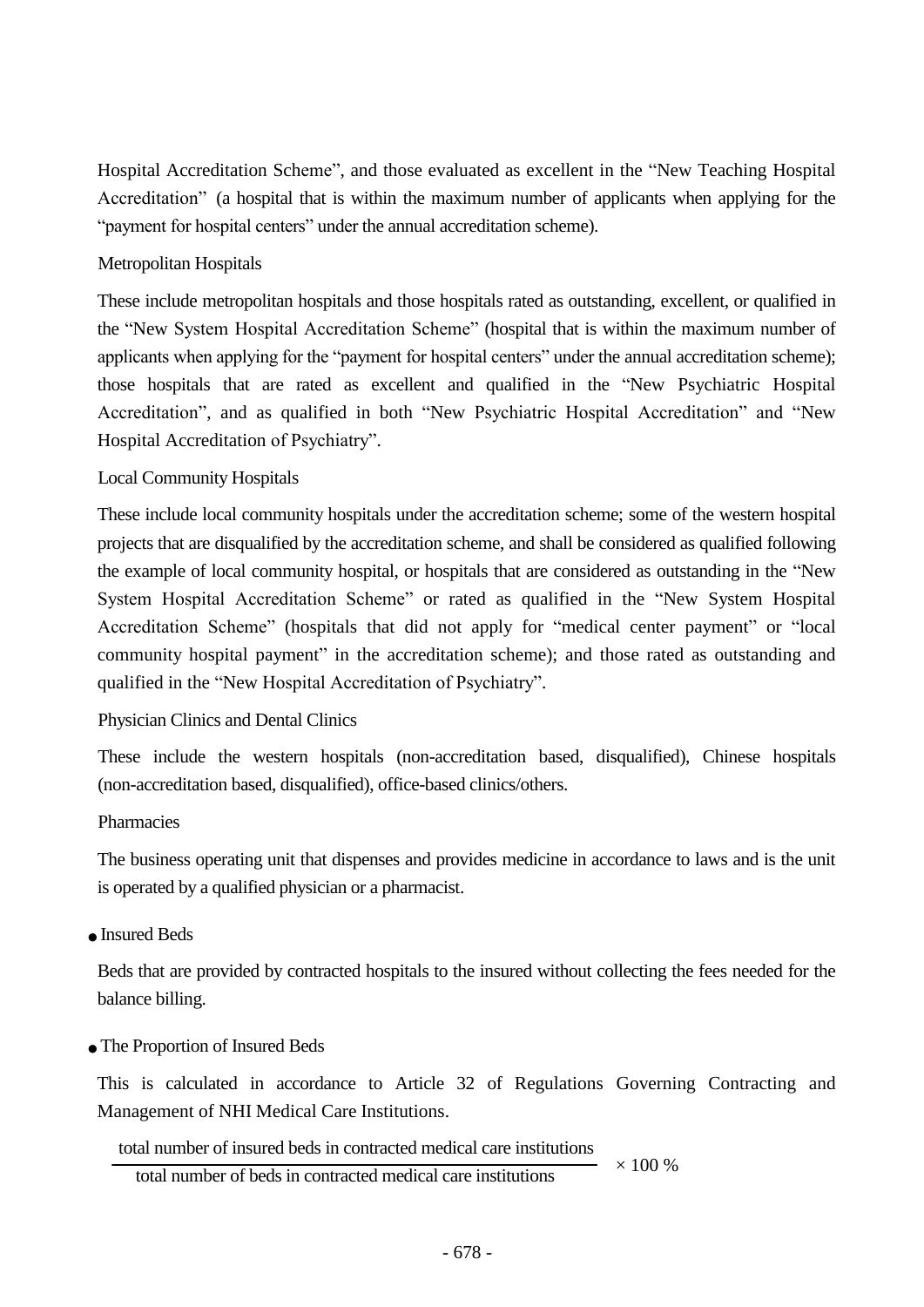• The Proportion of Insured Acute Beds

( Insured acute beds- emergency temporary beds-hemodialysis beds-nursery beds) in contracted medical care institutions  $\times$  100 %

(Acute beds-emergency temporary beds-hemodialysis beds-nursery beds) in contracted medical care institutions

● The Proportion of Insured Chronic Beds

 Insured chronic beds in contracted medical care institutions Chronic beds in contracted medical care institutions  $\sim$   $\times$  100 %

● Penalties

In accordance with Article 36 of the Regulations Governing Contracting and Management of NHI Medical Care Institutions, if any of the following occurs within the health care institute that provides medical insurance, 10 times the amount of the medical expenses of the insured shall be deducted as penalty:

- (1) Medical services were not provided according to prescription or medical record.
- (2) Medical services were not provided according to the doctor's diagnosis.
- (3) Content of the prescription or medical expenses did not correspond to those of the medical record.
- (4) Application for the reimbursement of medical expenses did not include medical record(s).
- (5) The NHI contracted medical care institute made a claim for NHI medical benefits against services provided to an individual who used the insurance certificate of a third person, and the medical care institute was clearly aware of this fact.
- (6) As described in Article 38, Paragraph 3, the NHI contracted medical care institute allowed/retained individuals who were not qualified medical personnel, as stipulated in the relevant regulations, to provide services which should have been provided by designated medical professionals.
- The insurer is entitled to offset the above deductible expenses directly from the amount otherwise payable to the NHI contracted medical care institute.
- Corrections

In accordance with Article 35 of Regulations Governing Contracting and Management of NHI Medical Care Institutions, if the medical care institute is involved in any of the following matters, the insurer shall add one violation point to the record of the said medical care institution.

(1) The transfer of medical service provision to another without complying with relevant medical regulations and this Act.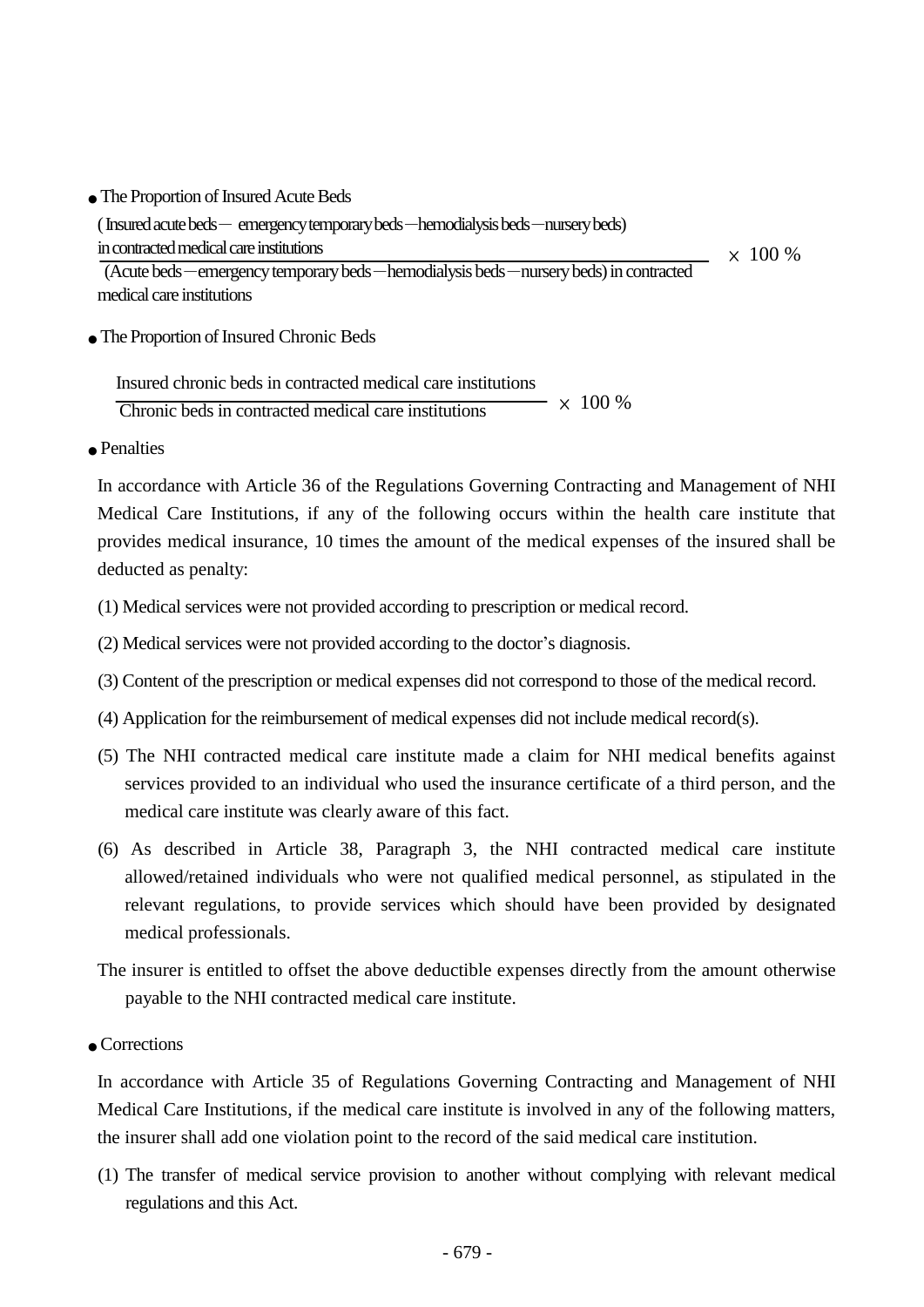- (2) The violation of Articles 10 to 12, Articles 14 to 15, Article 24, Article 31.2, Article 32 or Article 33.
- (3) The examination to check the medical documents of the insured that did not comply with the regulations under this Act.
- (4) The NHI contracted medical care institute failed to reimburse the medical expenses advanced by the beneficiary pursuant to relevant NHI regulations.
- (5) The NHI contracted medical care institute failed to collect the co-payment due from the beneficiary or claim for medical expenses pursuant to relevant NHI regulations.
- (6) The NHI contracted medical care institute inadequately offered medical services to the patients, which are not included within the scope of NHI benefits, and was subjected to disciplinary action on behalf of the competent healthcare authority.
- (7) Corrections required to be implemented upon notification by the insured did not occur within the specified time limit.
- Suspension of Contract

In accordance to Article 37 of Regulations Governing Contracting and Management of NHI Medical Care Institutions, if one of the following occurs during the contracting period within the health care institute that provides medical insurance, the medical service under contract, or the type of treatment or service that is in violation of the Act provided to the insured, shall be suspended from 1 to 3 months:

- (1) A second violation of Article 58 and/or 62 after being penalized by the insured on three separate accounts to each of the Article.
- (2) A second occurrence of the circumstances described under Article 35 after accruing three demerits for violating the Article.
- (3) A second occurrence of the circumstances described in (2) of this paragraph after a third deduction of medical expenses.
- (4) The NHI contracted medical care institute made false claims for NHI medical benefits as a result of assuming the name of a NHI beneficiary.
- (5) Medication, health products, and/or other articles that do not correspond to the symptoms of the patient are dispensed and registered in the medical record database with the insured's IC card.
- (6) Refusal to provide adequate medical services to the insured, thereby causing a serious and adverse effect with such action.
- (7) Falsifying a medical record when there has not been such treatment of an insured to claim medical expenses.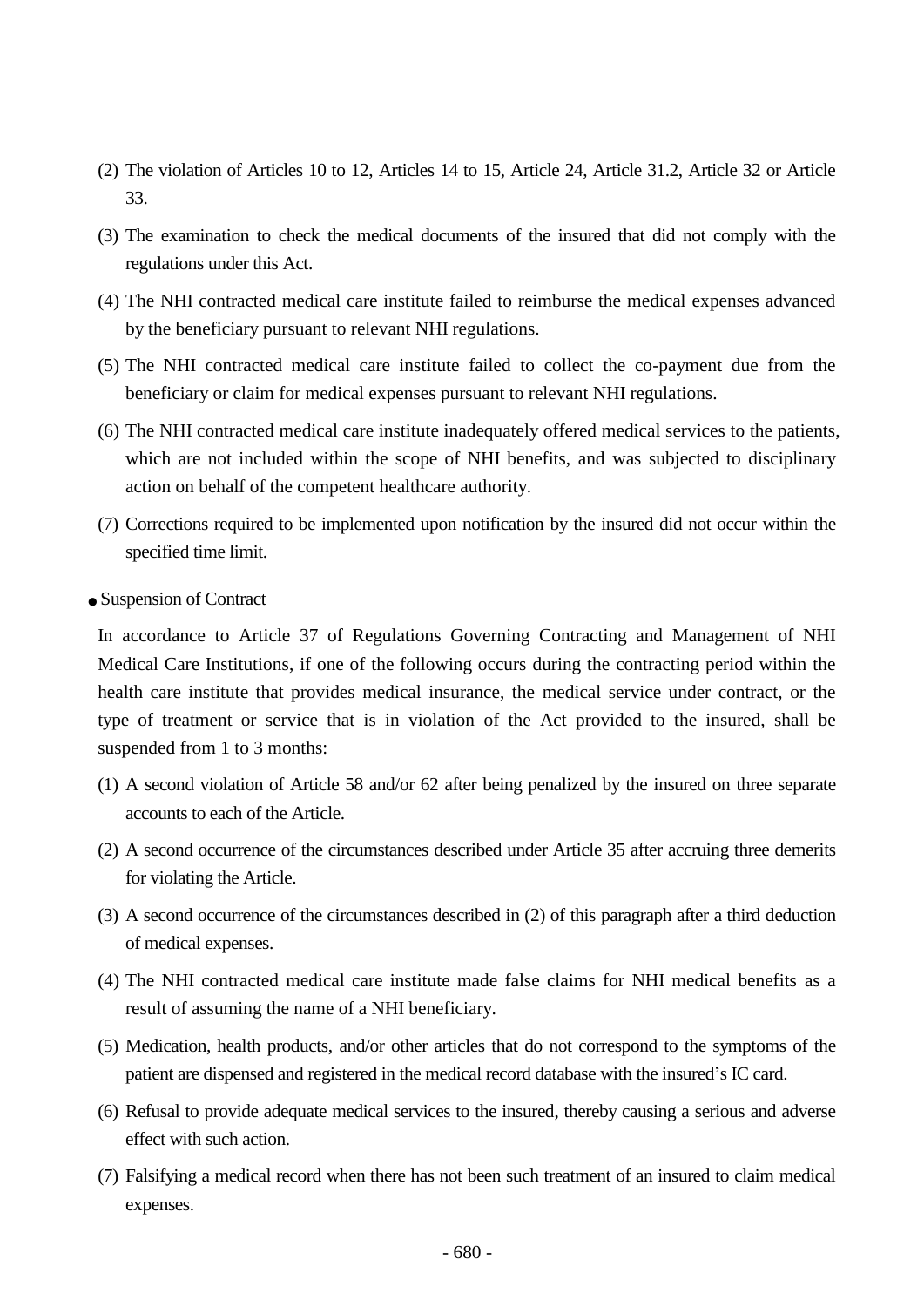- (8) Using inappropriate ways or false evidence, report, or account to claim medical expenses.
- Termination of Contract

In accordance with Article 38 of the Regulations Governing Contracting and Management of NHI Medical Care Institutions, if one of the following occurs within the health care institute that provides medical insurance, the medical service under contract, or the type of treatment or service that is in violation of the Act provided to the insured, shall be suspended for 1 year:

- (1) There has been a second occurrence of the circumstances described in the previous paragraph within ten years after the termination of contract of any health care institute that provides medical insurance, or those medical staffs who are responsible for administration.
- (2) Using inappropriate ways or false evidence, report, or account to claim for medical expenses.
- (3) The NHI contracted medical care institute has violated relevant medical care regulations. The competent healthcare authority has since voided the medical license of the institute.
- (4) The medical care institute has allowed/retained individuals, who were not qualified physicians, to provide medical services to a beneficiary which should have been provided by qualified medical professionals.
- (5) During the suspension period of the NHI contract, the medical care institute made false claims for NHI benefits by reporting an incorrect date, or made claims through another medical care institute.
- (6) The insurer terminated or suspended the NHI contract with the medical care institute for one year based on the aforementioned regulations (from subparagraph 1 to the preceding subparagraph), and the medical care institute thereafter applied for reinstatement of the contract. It was however discovered that, during the aforementioned suspension/termination period, the medical care institute was involved in conduct described in the preceding subparagraph.

If the contract of a medical care institute has been terminated due to reasons specified in the previous paragraph, the institute shall not apply for reinstatement of the contract within one year after the date of termination.

It is not necessary to terminate the contract of the medical care institute, however, if the institute has already been subjected to disciplinary actions as stipulated in Article 36 of the Regulations for allowing unqualified personnel to provide services which should be provided by medical professionals other than physicians, as described in Paragraph 1, subparagraph 4, above.

- 4. Medical Benefits
- Outpatient Cases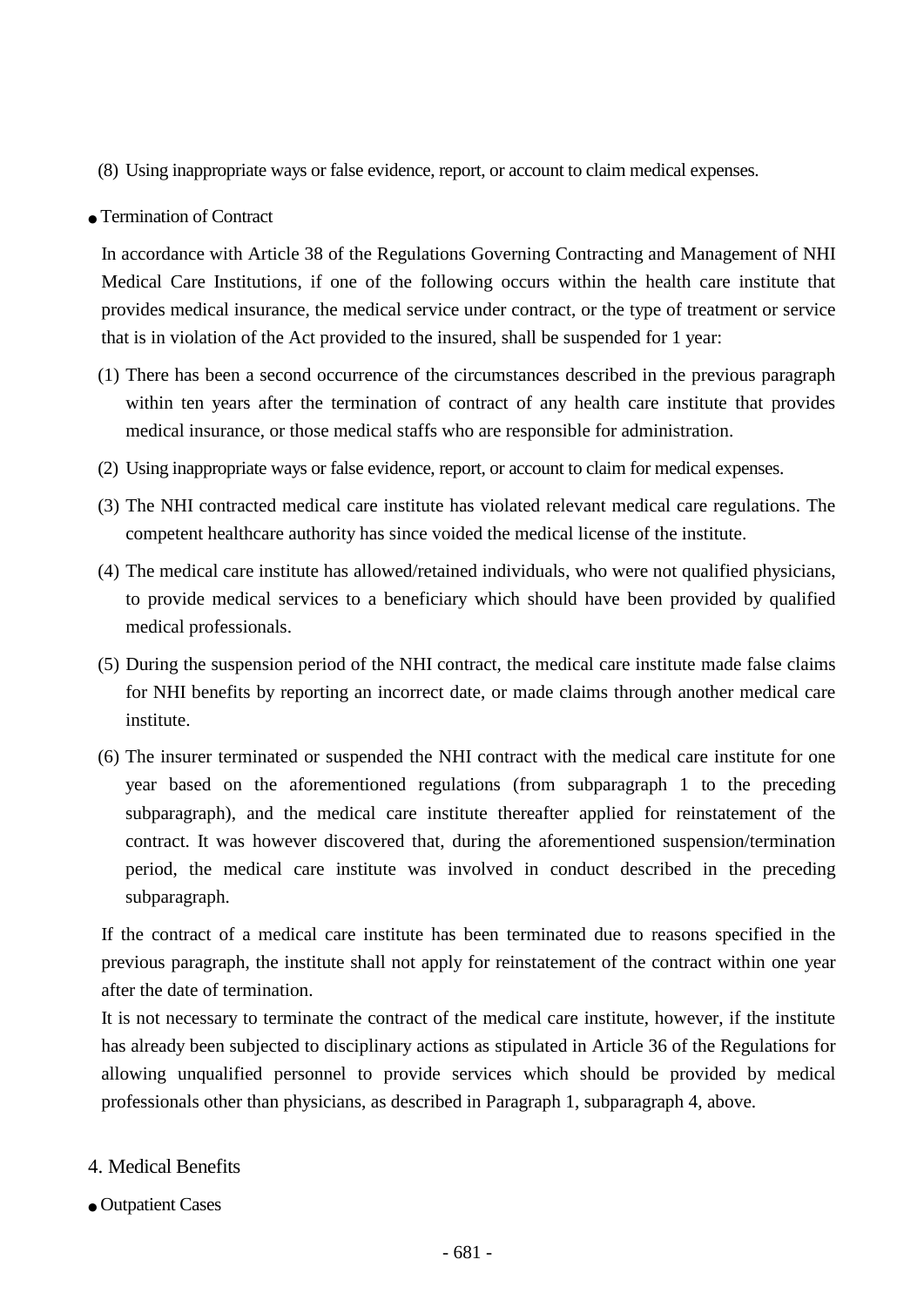The number of outpatient cases after registration in contracted medical institutions, including emergency cases.

● Inpatient Cases

The number of impatient cases, in which fees will be declared on separate accounts, and one declaration shall be counted as one application.

● Claims

The medical benefit claims for RVU that are being claimed on such year or month.

● Approved Benefit Payments

The payment (RVU) that is granted in accordance to the fee incurred on such year or month after initial verification.

● Copayment

The annual medical expenses borne by the insured when visiting a contracted medical institution for treatment.

• Inpatient Days

This refers to the days starting from the day that the insured is checked into the hospital, including days occupying emergency beds and chronic, until the day the insured is checked out of the hospital (but the day of checkout is not counted).

● Average RVU Per Case.

The points for the application of NHI/ number of cases.

● Average RVU Per Day

The points for the application of staying in the hospital/total days in the hospital.

• Average Length of Stay.

Total days in the hospital/the number of applications for staying in the hospital.

● Cash Reimbursement of Medical Expense for Out-of-Plan Services

The following may apply for reimbursement of self-advanced medical expenses from the Insurer:

- (1) Those within the Taiwan area who avail of medical visit from non-contracted medical institutions due to emergency or childbirth;
- (2) Those outside of the Taiwan area who are afflicted with special illness as determined by the Insurer and require local medical care due to unforeseen illnesses or emergency childbirth. The reimbursement amount should not be higher than the maximum amount set by the Competent Authority;
- (3) Those who received medical care services at contracted medical care institutions when their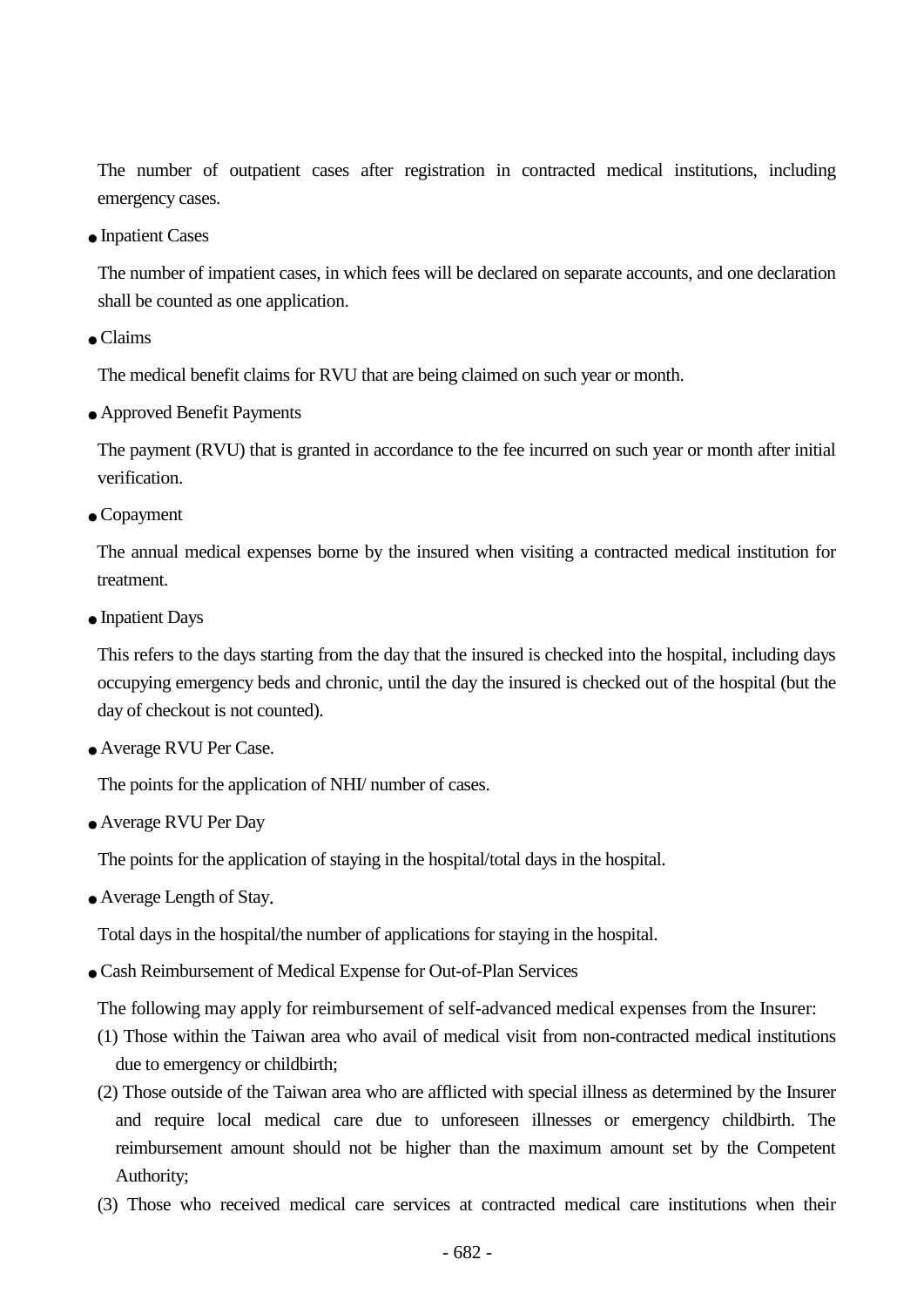coverage was temporarily suspended but have already paid their premium in full. Those who have medical visits in non-contracted medical care institutions shall fall under the preceding two subparagraphs;

- (4) Those who receive treatment or who give birth in a contracted medical institution and have to self-advance medical expenses due to that fact that the said expenditures are non-attributable to the insured;
- (5) Those who have covered their own expenses according to Article 47, the annual accumulation of which has already exceeded the maximum amount set by the Competent Authority.
- General Cases

General cases refer to the cases that are being charged based on the price of prescriptions from office-based clinics. General cases of those staying in the hospital refer to cases that are not charged with a high price, specific, or paid by case.

● Case-payment Cases

This refers to the application for reimbursement of medical expenses in accordance to the international classification of diseases and the classification for operation (treatment) under Section 7 of the Payment Standard for National Health Insurance and relevant regulations.

• Special Cases

Special cases executed in medical institutions that provide insurance which require examinations on a case by case basis.

● Pilot Project

A project that has not been under the payment standard, and shall be planned and promoted by the public health bureau and the department of local and global budget payment system.

● Delivery Institutions

These include contracted pharmacies, clinical laboratories, radiological laboratories, physical therapy laboratories, occupational therapy laboratories, and institutes of pathology.

●Inpatient Hospice Care

Inpatient hospice care cases refer to those specified under section 8, chapter 1, Part II of NHI Payment Standards for Medical Care.

●Commission cases

Commission cases refer to entrusted cases which are not covered under National Health Insurance.

● Major Illness/Injury

This refers to the types of injury and diseases listed under the "Scope of Major Illnesses under National Health Insurance" announced by the Department of Health, Executive Yuan.